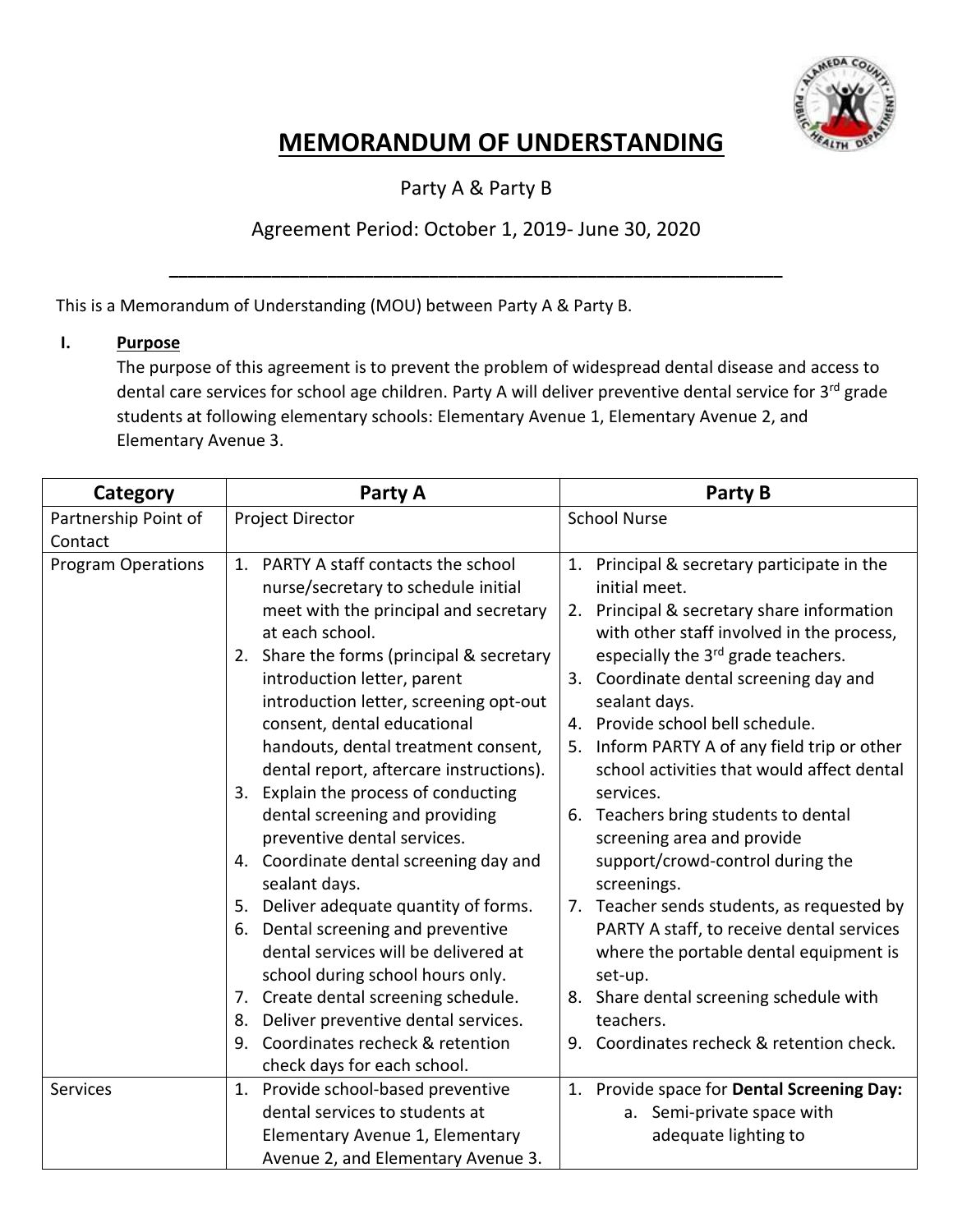

|                                                     | 2. Dental services include dental<br>sealants, fluoride varnish application,<br>cleaning and polishing of teeth and<br>individual oral hygiene instructions.<br>Maintain dental equipment in good<br>3.<br>working conditions.<br>4. Bring dental equipment and dental<br>supplies to each school site.                                                                                                                                                                         | accommodate one class at a<br>time.<br>b. PARTY A will retain space until all<br>classes have been screened (1/2<br>to full day of school)<br>c. Provide two tables, four chairs,<br>and a trash can.<br>d. Access to the office by phone or<br>close physical proximity (to call<br>classes if they have not arrived $\omega$<br>appointed screening time)<br>2. Provide space for Dental Sealant Days:<br>a. Private space minimum 12' X 10'<br>with adequate lighting<br>b. Room is required until all<br>students have completed<br>treatment. Approximate<br>duration is $1 - 8$ days.<br>c. Provide one table, two chairs and<br>a trash can.<br>d. Two electric outlets are required.<br>e. Water source is preferred in the<br>room but can be next door.<br>Phone or walkie-talkie to<br>f.<br>communicate with secretary or<br>classrooms to call students for<br>appointment time.<br>Room must be locked when<br>g.<br>dental equipment is not in use.<br>Office staff shall unlock the room<br>at beginning of each day. |
|-----------------------------------------------------|---------------------------------------------------------------------------------------------------------------------------------------------------------------------------------------------------------------------------------------------------------------------------------------------------------------------------------------------------------------------------------------------------------------------------------------------------------------------------------|---------------------------------------------------------------------------------------------------------------------------------------------------------------------------------------------------------------------------------------------------------------------------------------------------------------------------------------------------------------------------------------------------------------------------------------------------------------------------------------------------------------------------------------------------------------------------------------------------------------------------------------------------------------------------------------------------------------------------------------------------------------------------------------------------------------------------------------------------------------------------------------------------------------------------------------------------------------------------------------------------------------------------------------|
| <b>Emergency Dental</b><br><b>Care Coordination</b> | 1. To provide care coordination for<br>students in immediate need of dental<br>services, PARTY A will partner with<br>Dental Care Coordinators (DCC). DCC<br>will be solely responsible for dental<br>care coordination.<br>2. If a student has need of urgent dental<br>care, dental care coordinator will<br>refer child to a dentist within 48<br>hours.<br>3. When student needs routine dental<br>work a care coordinator will refer<br>child to a dentist within 2 weeks. | If possible, inform PARTY A if student is a<br>1.<br>special needs child or has a chronic<br>disease condition such as asthma or<br>seizure disorder.                                                                                                                                                                                                                                                                                                                                                                                                                                                                                                                                                                                                                                                                                                                                                                                                                                                                                 |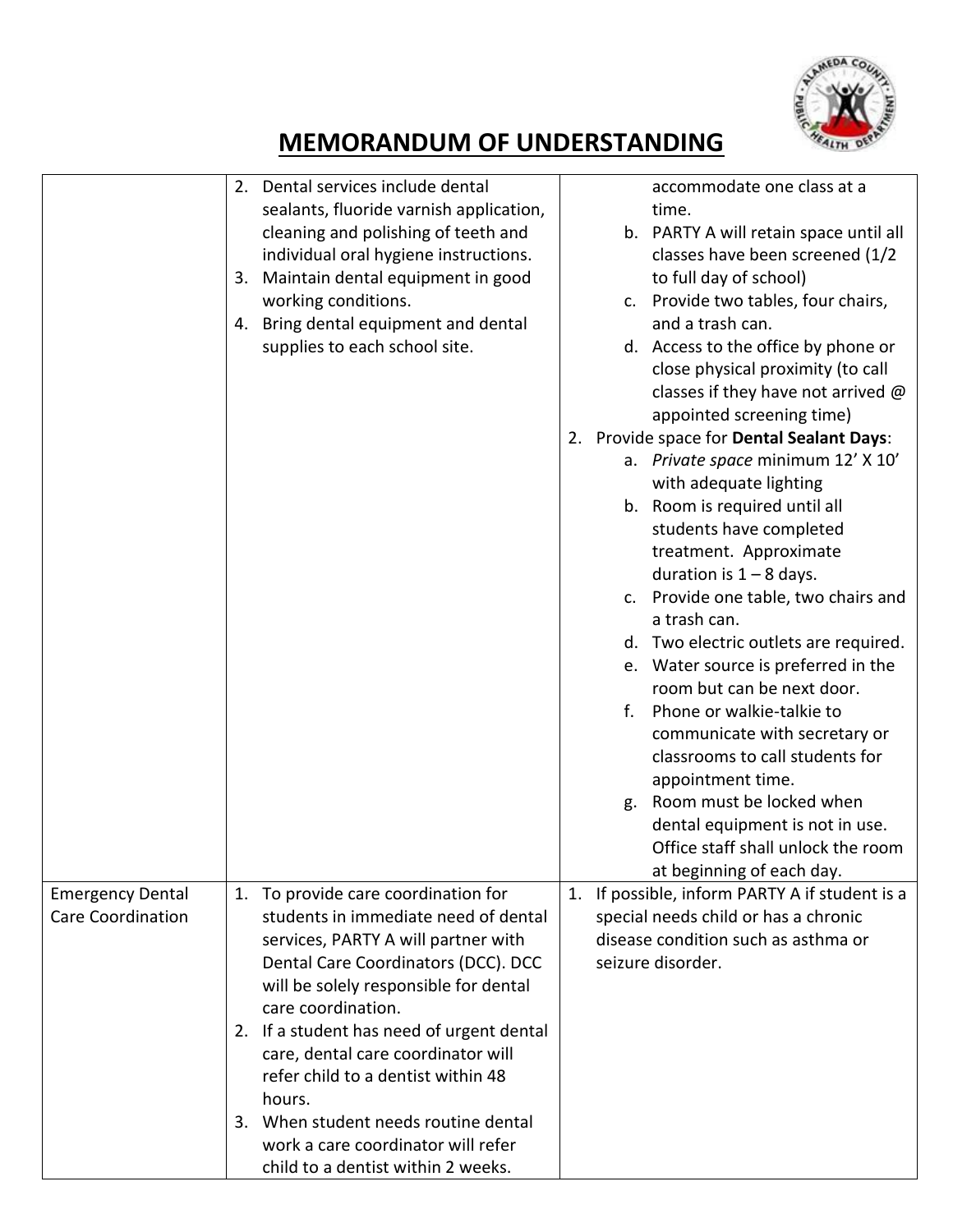

| <b>Medical Emergency</b><br>Distribution &<br><b>Collection of forms</b> | Provide life support care protocol as<br>1.<br>per American Heart Association<br>guidelines including calling 911.<br>Alerting school office staff of the<br>2.<br>emergency.<br>1. Maintain confidentiality of all<br>students.                                                                                                                                                                                                                           | 1. Provide any pertinent medical<br>information or any devices such as an<br>inhaler if needed.<br>2. Contact emergency contact person for<br>affected individual.<br>1. Provide class list data to PARTY A 2-3<br>weeks prior to dental screening day.<br>2. Office staff distribute forms to teachers.                                                                                                                                                                                                                                                                                                                                             |
|--------------------------------------------------------------------------|------------------------------------------------------------------------------------------------------------------------------------------------------------------------------------------------------------------------------------------------------------------------------------------------------------------------------------------------------------------------------------------------------------------------------------------------------------|------------------------------------------------------------------------------------------------------------------------------------------------------------------------------------------------------------------------------------------------------------------------------------------------------------------------------------------------------------------------------------------------------------------------------------------------------------------------------------------------------------------------------------------------------------------------------------------------------------------------------------------------------|
|                                                                          | 2. Comply with HIPAA regulations.<br>3. Collect opt-out forms before<br>providing dental screening for each<br>class.<br>Hand-out the packets to each teacher<br>4.<br>after screening. Packet includes the<br>dental screening results of the<br>students, dental educational<br>materials and dental sealant consent<br>forms.<br>Collect dental sealants consent forms<br>5.<br>from the main office approximately 2-<br>3 days after dental screening. | a. Teachers distribute parent<br>introduction letters, opt-out<br>consents prior to dental<br>screening or on date<br>recommended by PARTY A.<br>b. Collects the opt-out and return it<br>the school main office a day<br>before the dental screening.<br>Distributes dental screening<br>C <sub>1</sub><br>result report and dental sealant<br>consent to appropriate student<br>at the end of the screening day.<br>d. Teachers collect completed and<br>signed treatment consents to the<br>main office.<br>e. If additional consent forms are<br>received after original pick-up,<br>please turn it into the main office<br>or to PARTY A staff. |
| <b>Data Collection</b>                                                   | 1. Collects data for dental care needs of<br>each student participating in dental<br>screening.<br>2. Owns all clinical records.<br>Keep track of dental services<br>3.<br>provided for each student.<br>4. Share student contact information<br>that needs dental care coordination<br>with a care coordinator.<br>5. PARTY A will provide results of dental<br>screening day and dental sealant days<br>to the school the principal and<br>secretary.    | 1. Provide class list data to PARTY A 2-3<br>weeks prior to dental screening day.<br>2. Names of students in need of dental care<br>will be given to school office staff.                                                                                                                                                                                                                                                                                                                                                                                                                                                                            |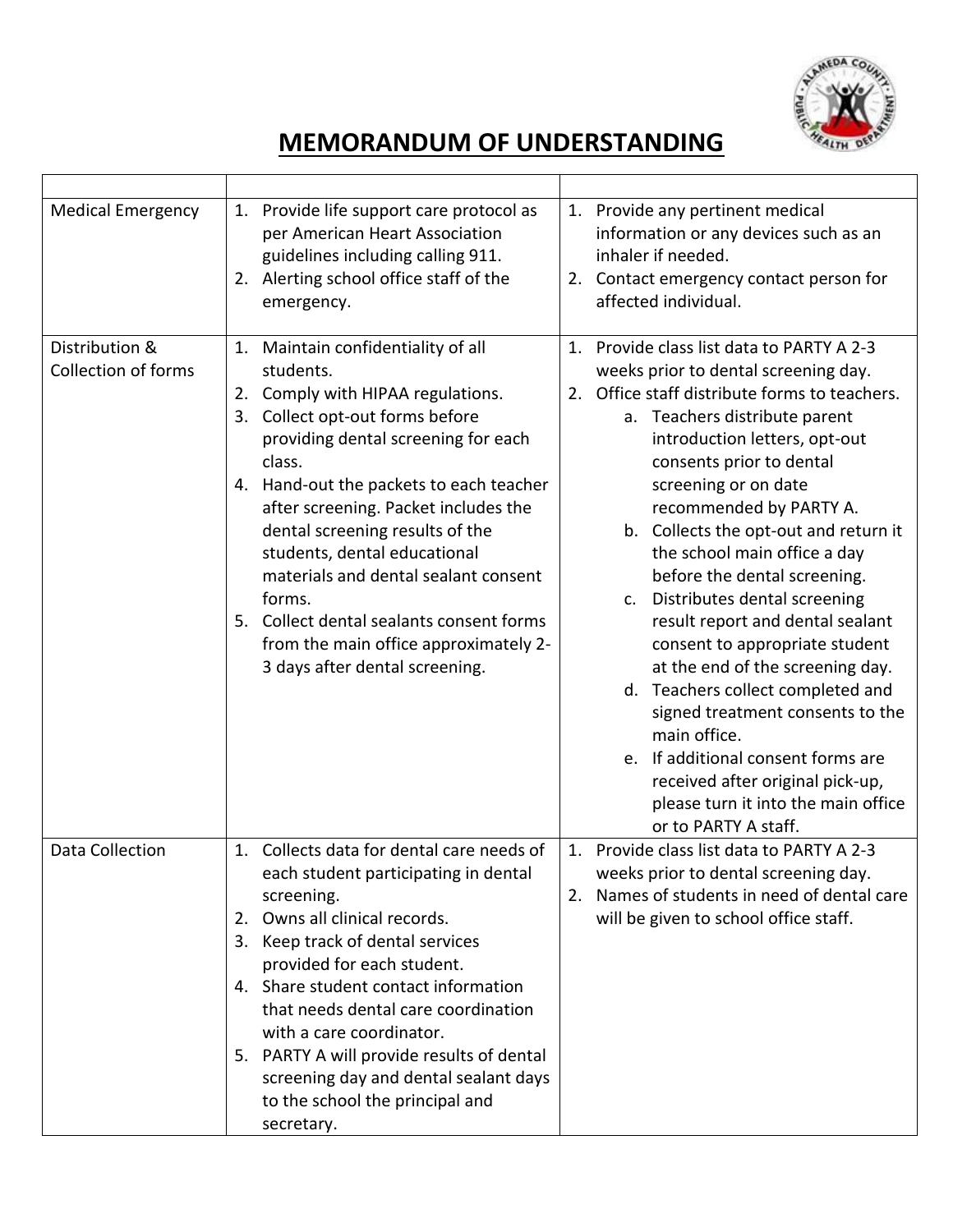

| <b>Quality Assurance</b> |    | 1. PARTY A staff will visit each school |    | 1. Ensure the process is followed for         |
|--------------------------|----|-----------------------------------------|----|-----------------------------------------------|
|                          |    | after delivering forms to ensure the    |    | distributing forms and supply all             |
|                          |    | forms were distributed to students      |    | required items for the services.              |
|                          |    | and to ensure PARTY A will be able to   |    |                                               |
|                          |    | provide services as scheduled.          |    |                                               |
|                          | 2. | PARTY A staff will recheck the status   |    |                                               |
|                          |    | of students in need of immediate        |    |                                               |
|                          |    | dental care at the screening visit.     |    |                                               |
| Miscommunication         | 1. | Miscommunications of scheduling for     | 1. | Miscommunications of scheduling for           |
|                          |    | dental screening and dental sealant     |    | dental screening and dental sealant           |
|                          |    | days, gathering of consent forms or     |    | days, gathering of consent forms or           |
|                          |    | proper class data of the students will  |    | proper class data of the students will be     |
|                          |    | be resolved by mutual agreement.        |    | resolved by mutual agreement.                 |
|                          |    | 2. PARTY A will be respectful of school |    | 2. Party B will be respectful of PARTY A      |
|                          |    | staff and school property.              |    | staff and equipment.                          |
| Insurance &              | 1. | Each party will be responsible for      | 1. | Each party will be responsible for their      |
| Indemnification          |    | their own general liability insurance   |    | own general liability insurance and           |
|                          |    | and medical liability insurance.        |    | medical liability insurance.                  |
|                          | 2. | Insofar as permitted by law, Party B    |    | 2. Insofar as permitted by law, Party B shall |
|                          |    | shall assume the defense and hold       |    | assume the defense and hold harmless          |
|                          |    | harmless Party A, its Board of          |    | the Party A, its Board of Supervisors, and    |
|                          |    | Supervisors, and nay of its officers,   |    | nay of its officers, agents or employees      |
|                          |    | agents or employees from any            |    | from any liability, damages, costs or         |
|                          |    | liability, damages, costs or expenses   |    | expenses of any kind whatsoever,              |
|                          |    | of any kind whatsoever, including       |    | including attorneys' fees, which may          |
|                          |    | attorneys' fees, which may arise by     |    | arise by reason of any harm to person(s)      |
|                          |    | reason of any harm to person(s) or      |    | or property received or suffered by           |
|                          |    | property received or suffered by        |    | reason of the sole fault or negligence of     |
|                          |    | reason of the sole fault or negligence  |    | Party B, its officers, agents or              |
|                          |    | of Party B, its officers, agents or     |    | employees.                                    |
|                          |    | employees.                              |    | 3. Insofar as permitted by law, PARTY A       |
|                          |    | 3. Insofar as permitted by law, PARTY A |    | shall assume the defense and hold             |
|                          |    | shall assume the defense and hold       |    | harmless Party B and/or any of its            |
|                          |    | harmless Party B and/or any of its      |    | officers, agents or employees from any        |
|                          |    | officers, agents or employees from      |    | liability, damages, costs or expenses of      |
|                          |    | any liability, damages, costs or        |    | any kind whatsoever including attorney's      |
|                          |    | expenses of any kind whatsoever         |    | fees which may arise by reason of any         |
|                          |    | including attorney's fees which may     |    | harm to person(s) or property received        |
|                          |    | arise by reason of any harm to          |    | or suffered by reason of the sole fault or    |
|                          |    | person(s) or property received or       |    | negligence of PARTY A, its officers,          |
|                          |    | suffered by reason of the sole fault or |    | agents or employees.                          |
|                          |    | negligence of PARTY A, its officers,    |    | 4. It is the intent of PARTY A and Party B    |
|                          |    | agents or employees.                    |    | that where negligence or responsibility       |
|                          |    |                                         |    | for any harm to person(s) or property is      |